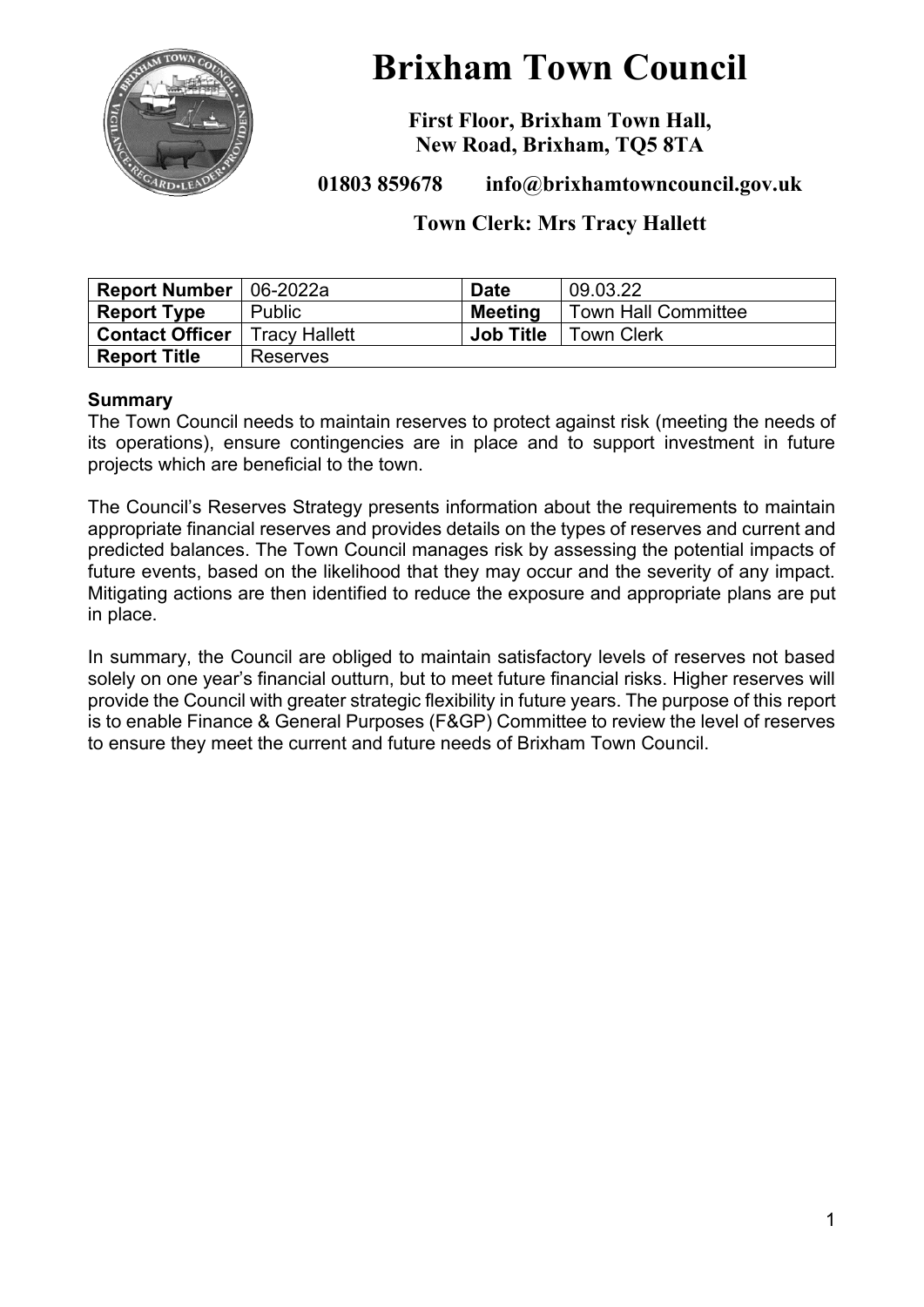# **Recommendation**

The Finance and General Purposes Committee have considered the 2022/23 reserves and recommend the following:

|                                         | 2021/22     | 2022/23     |
|-----------------------------------------|-------------|-------------|
| <b>Ear Marked Reserves:</b>             |             |             |
| <b>Brixham Stronger Together</b>        | £13,720.00  | £0.00       |
| <b>Community Recovery Fund</b>          | £25,453.00  | £48,446.00  |
| Election                                | £20,000.00  | £20,000.00  |
| <b>Information Technology</b>           | £2,000.00   | £10,000.00  |
| Neighbourhood Plan                      | £8,592.84   | £8,593.00   |
| Red Telephone Boxes (K6)                | £2,000.00   | £0.00       |
| Seasonal Display                        | £0.00       | £5,427.00   |
| <b>Shoalstone Pool Maintenance Fund</b> | £44,420.00  | £0.00       |
| Town Hall Contingency Fund              | £60,000.00  | £60,000.00  |
| <b>Town Hall Regeneration Fund</b>      | £60,000.00  | £100,000.00 |
| <b>Town Lengthsman Vehicle</b>          |             | £20,000.00  |
| <b>Town Lengthsman Depot</b>            | £0.00       | £142,091.00 |
| <b>Youth Projects</b>                   | £0.00       | £0.00       |
|                                         | £236,185.84 | £414,557.00 |
| <b>General Reserve</b>                  | £249,964.80 | £136,533.00 |
|                                         | £486,150.64 | £551,090.00 |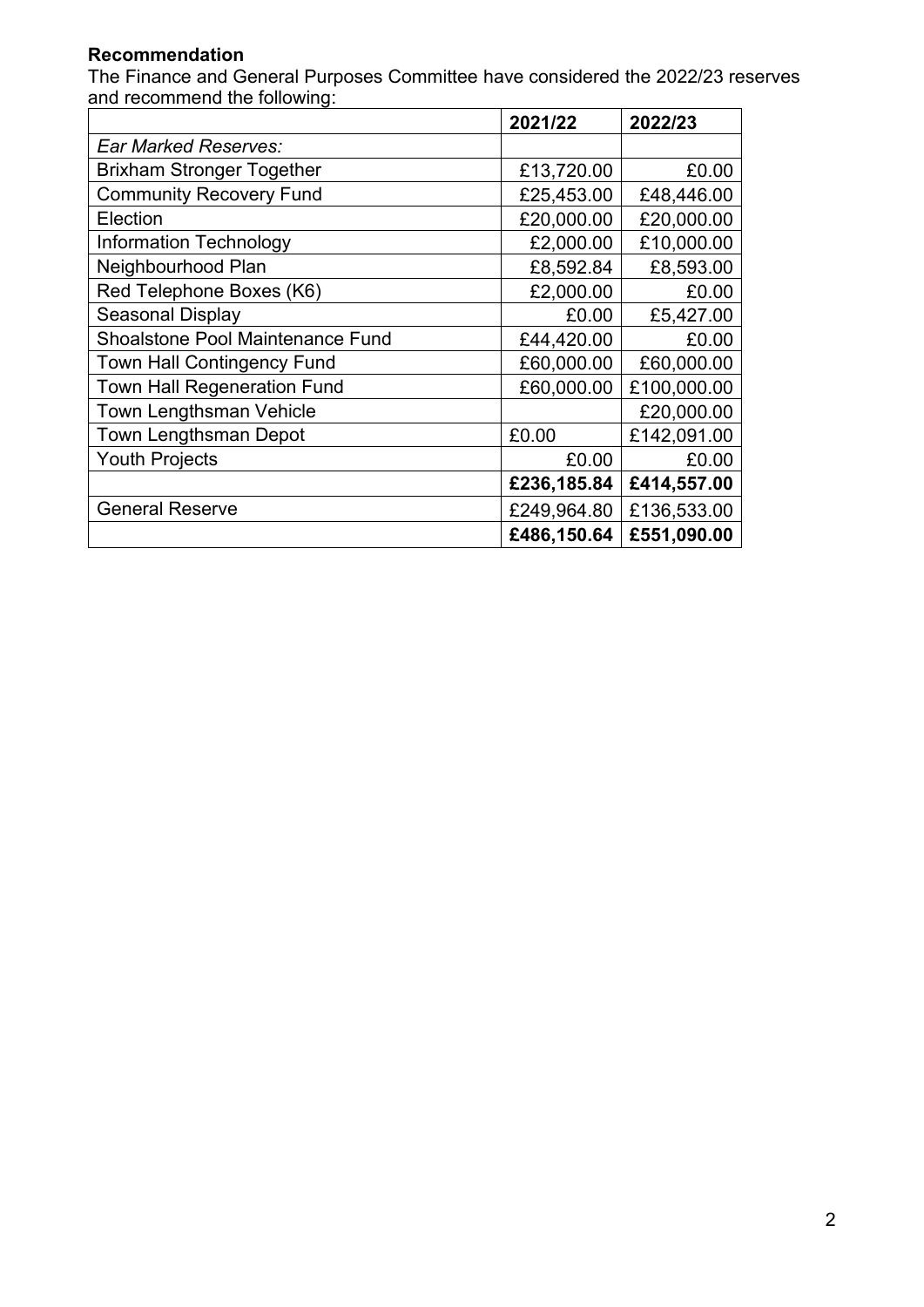## **Supporting Information**

### **Types of Reserves**

Brixham Town Council maintains two types of reserves.

#### General Reserve

This represents the non-ring fenced (earmarked) balance of Council funds. The main purposes of the General Reserves are firstly to operate as a working balance to help manage the impact of uneven cash flows and secondly, to provide a contingency to cushion the impact of emerging or unforeseen events or genuine emergencies. In general, a robust level of reserve should be maintained and take account of operational and financial issues facing the Town Council.

If in extreme circumstances the General Reserves were exhausted due to major unforeseen spending pressures within a particular financial year, the Town Council would be able to draw down from its Ear Marked Reserves to provide short term resources.

Brixham Town Council must have between 3 months and 12 months in general reserves that equal the value of total expenditure.

#### Earmarked Reserves

The purpose of an Earmarked Reserve is to set aside amounts for projects that extend beyond one year or as a contingency against a specific situation occurring. Once an Earmarked Reserve has been established by the Town Council it is the responsibility of the F&GP Committee to ensure funds are spent in line with their purpose. The purpose of each Earmarked Reserve should be reviewed annually to ensure that it is still relevant.

Earmarked Reserves shall only be used for the purpose for which they were created:

- Renewals to enable the planning and financing of an effective program of equipment replacement and property maintenance/refurbishment. The funds required are built up incrementally over several years when considering asset conditions and asset life. They are a mechanism to smooth expenditure without the need to vary budgets.
- Carry forward of underspend on an uncompleted project expenditure committed to a project but not spent in the budget year. Reserves can be used as a mechanism to carry forward those resources.
- Developers Contributions proceeds from developers which can only be used for specified purposes.
- Other Earmarked Reserves these may be set up from time to time to meet known or predicted liabilities

Further major elements which could impact adversely on future precepts are:

- Capping of Town Council Precept by HM Government
- Possible transfer of services from Torbay Council.
- Possible transfer of assets or buildings from Torbay Council.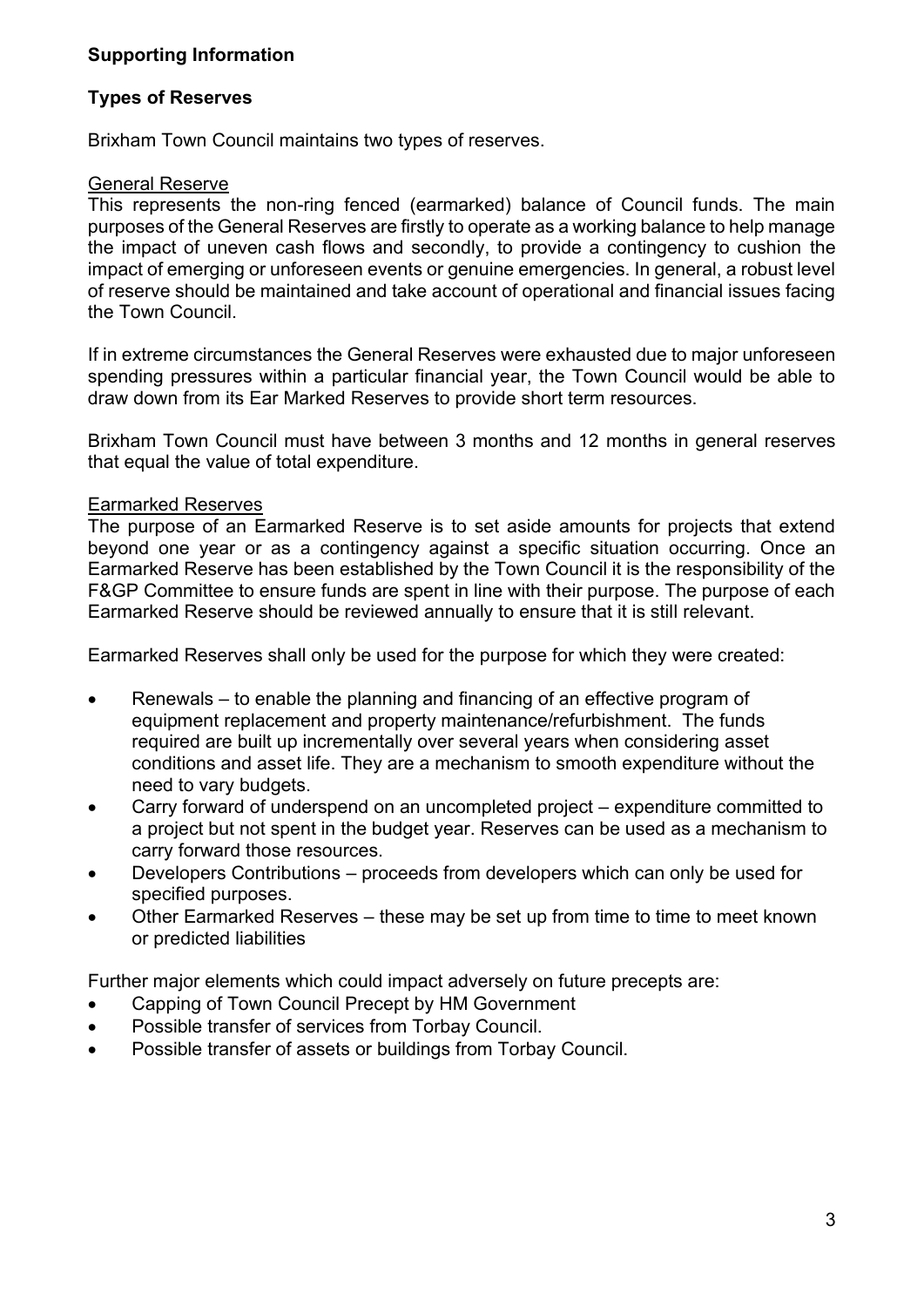# **2021/22 Reserves and Balance**

| <b>Ear Marked Reserves</b>         | <b>Start of Year</b> | <b>Reserve</b><br><b>Movement</b> | <b>Current Value</b> |
|------------------------------------|----------------------|-----------------------------------|----------------------|
| <b>Shoalstone Pool Maintenance</b> | £44,420.00           | £44,420.00                        | £0.00                |
| <b>Town Hall Contingency</b>       | £60,000.00           | £21,962.00                        | £38,038.00           |
| Neighbourhood Plan                 | £8,592.84            | £0.00                             | £8,592.84            |
| <b>Town Hall Regeneration</b>      | £60,000.00           | £0.00                             | £60,000.00           |
| Information Technology             | £2,000.00            | £0.00                             | £2,000.00            |
| <b>Red Telephone Boxes</b>         | £2,000.00            | £1,576.76                         | £424.24              |
| <b>Community Recovery</b>          | £25,453.00           | £9,167.17                         | £16,285.83           |
| <b>Brixham Stronger Together</b>   | £13,720.00           | £13,720.00                        | £0.00                |
| <b>Elections</b>                   | £20,000.00           | £0.00                             | £20,000.00           |
|                                    | £236,185.84          | £67,958.76                        | £145,340.91          |
| <b>General Reserves</b>            |                      |                                   | £346,498.99          |
| <b>Balance in Reserves</b>         |                      |                                   | £491,839.90          |

# **Reserve Considerations for 2022/23**

| Town Lengthsman Depot          | The Town Council is currently looking for a suitable<br>location. Reserves to cover the first year's outgoings.                                                                          |
|--------------------------------|------------------------------------------------------------------------------------------------------------------------------------------------------------------------------------------|
| <b>Town Lengthsman Vehicle</b> | Reserves to cover the purchase / first year's lease of<br>new additional vehicle.                                                                                                        |
| <b>Town Hall</b>               | No budget has been allowed for unknown general<br>repairs and renewals or H&S requirements. Reserves<br>will need to be set aside for these works.                                       |
| <b>Town Hall Regeneration</b>  | Architects have been asked to provide quotes to support<br>the Town Council in upgrading the external fabric of the<br>building, ie cleaning, repointing, new signage and lights.        |
| Information Technology         | Reserves to allow for new equipment for Council offices<br>and Councillors.                                                                                                              |
| Seasonal Display               | Community & Environment Committee have requested<br>that the unspent 2021/22 budget (including unspent<br>grant monies received from Torbay Council) is moved to<br>ear marked reserves. |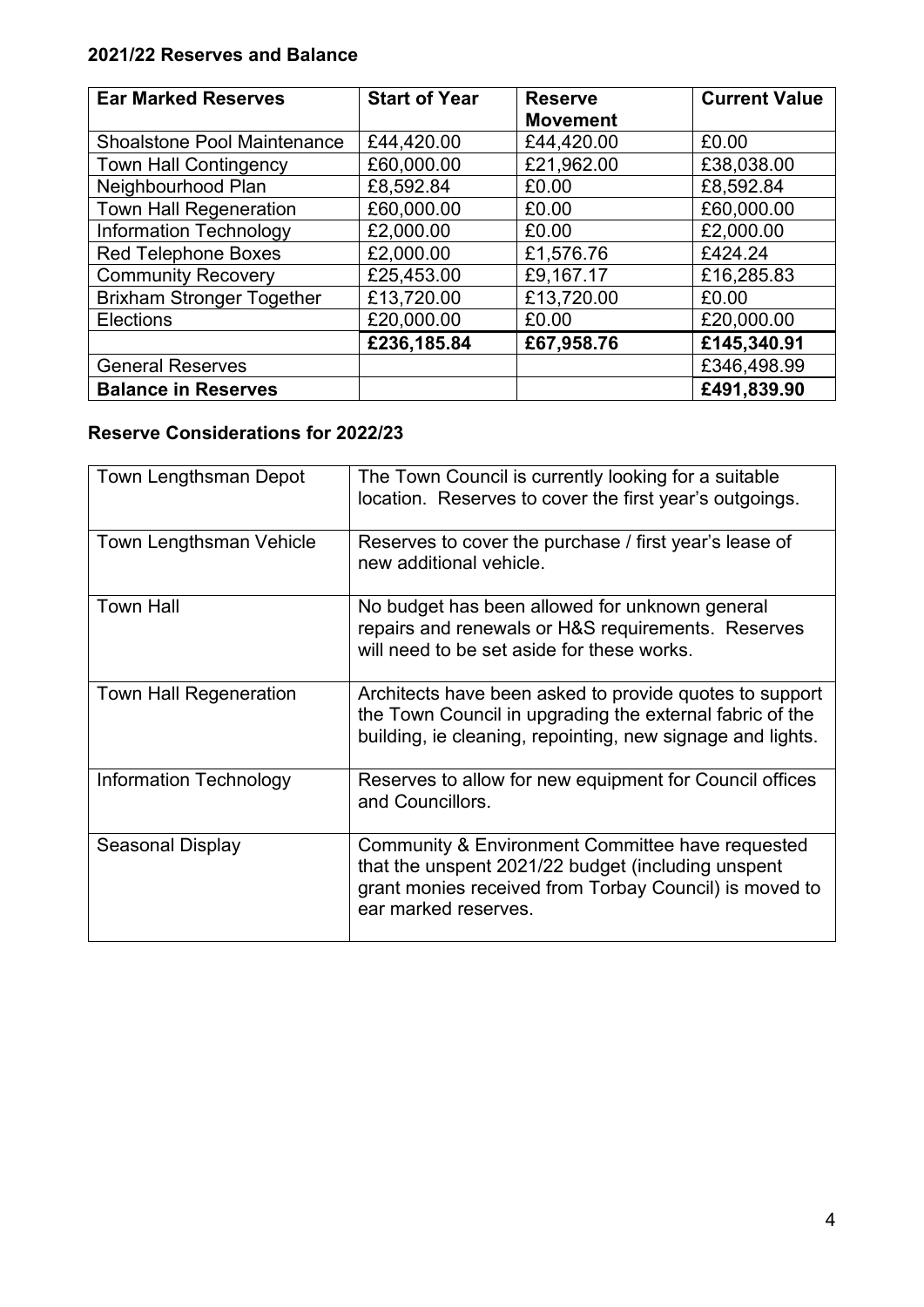## **Cash at Bank (31st December 2021)**

| Lloyds Bank Current Account                  | £339,199.37 |
|----------------------------------------------|-------------|
| Lloyds Business Instant Access               | £5,037.34   |
| Cambridge and Counties (120 Day Notice)      | £87,747.84  |
| CCLA Public Sector (Deposit Fund)            | £76,384.94  |
| Lloyds Bank (32 Day Notice)                  | £36,245.55  |
| Nationwide (90 Day Notice)                   | £81,441.34  |
| Balance as at 31 <sup>st</sup> December 2021 | £626,106.41 |

## **Cash at Bank (Estimated at 31st March 2022)**

| Cash at Bank 31.12.21                            | £626,106.41 |
|--------------------------------------------------|-------------|
| <b>Estimated remaining Income</b>                | £341.69     |
| <b>Estimated remaining Expenditure</b>           | £75,357.99  |
| <b>Estimated Cash at Bank on 31st March 2022</b> | £551,090.11 |

# **2022/23 Reserves**

It is suggested that the Town Council actions the following:

- 1. Retain any unspent Seasonal Display monies in the ear marked reserves as requested by the Community & Environment Committee.
- 2. Retain the balance of any unspent Community Recovery fund in Ear Marked Reserves, which includes the approved £3,000 for the Cycle Improvement Scheme.
- 3. Retain elections because there is a need to either retain as ear marked reserves OR show in budget for an unexpected election costs
- 4. Increase the Information Technology to £10,000 to allow for the investment of equipment.
- 5. Retain the balance of the Neighbourhood Plan being the unspent grant monies
- 6. Remove Red Telephone Box.
- 7. Increase the Town Hall Contingency back to £60,000.
- 8. Retain the Town Hall Regeneration fund at £60,000. It should be noted that if Council proceed with the regeneration project, sufficient funds should be allowed for match funding to show potential funders such as the Heritage Lottery Fund that the Town Council is committed to the project.
- 9. Set the General Reserves to £136,533, being the equivalent of 4 months of the total expenditure.